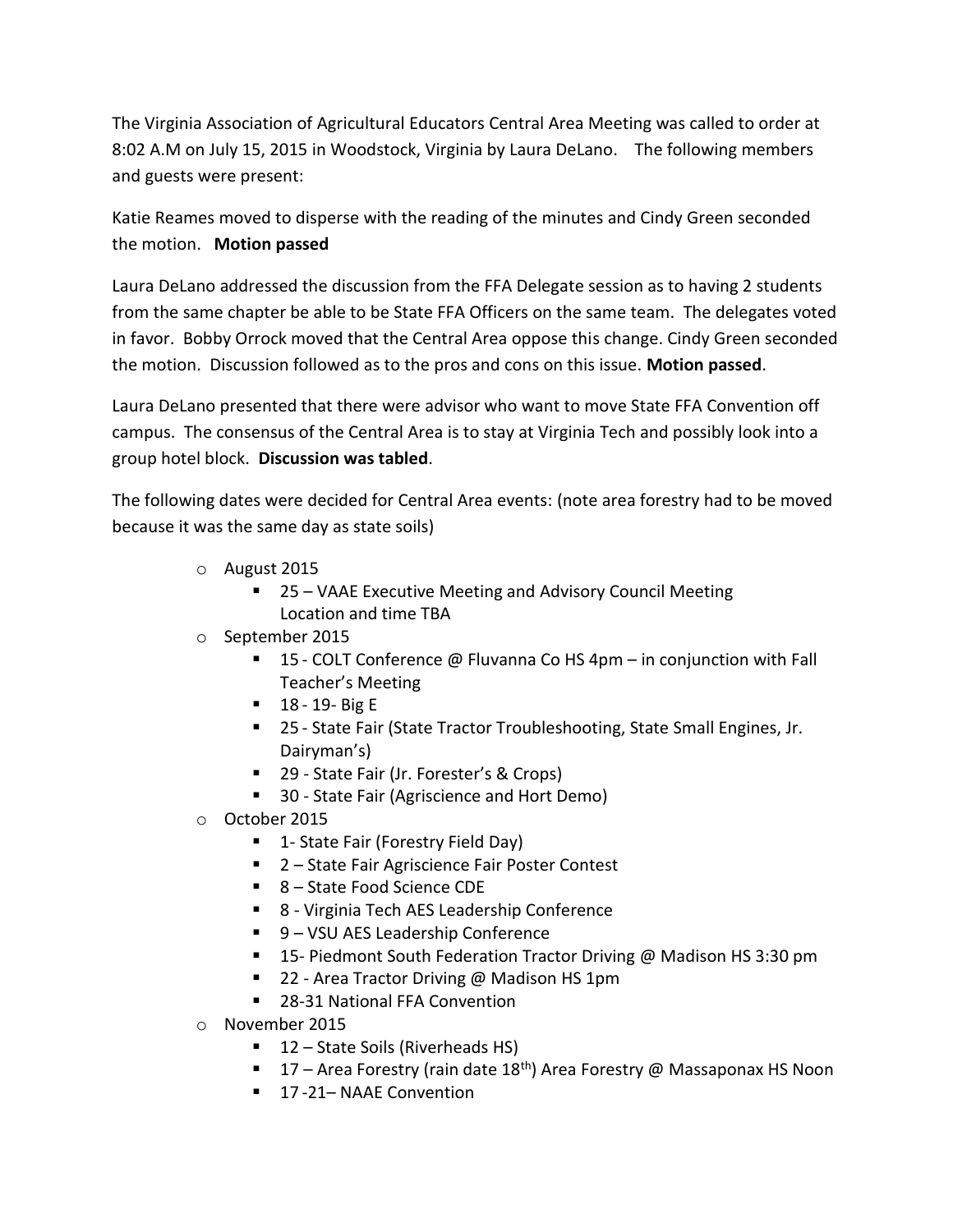- o December 2015
	- 1-3: VA Farm Bureau Conference (Norfolk, VA)
- o January 2016
	- 21–22 VACTE Leadership Seminar, Richmond, VA
	- 26 28 National Ag Ed Summit, Indianapolis, IN
- o February 2016
	- 9 Area Teacher's Meeting @ Culpeper Co HS 4pm dinner provided
	- **TBA B&B Hippology and Horse Judging**
	- 21-28 National FFA Week
	- 29- March 2 National Policy Seminar, Washington, D.C.
- o March 2016
	- 6- State Parly
	- 8- Piedmont South Federation Public Speaking @ Orange HS 4pm
	- 16- Piedmont South Federation Small Engines and Tractor Troubleshooting @ Culpeper HS 3:30 pm
	- **TBA B&B Stockman's and Livestock Judging**
- $\circ$  April 2016
	- 2<sup>-</sup> (tentative) State Horse Judging
	- **F** 6<sup>-</sup> Area Rally (Area Tractor Trouble Shooting, Area Small Engines, Area Public Speaking, GPS, and other "open" contests) Susan Hilleary – Chair – 8am registration, 9am start time
	- $\blacksquare$  12<sup>-</sup> 13 State Judging
- o May 2016
	- 13 State Forestry
- o June 2016
	- 13-16 State FFA Convention (trying to change this date)
- o July 2016
	- 11-14 VAAE Conference Central Area, Culpeper

Laura DeLano opened the floor for nominations for VAAE Central Area Vice President. Katie Reames nominated Charley Carroll and Ed McCann Sr. seconded. **Unanimous in favor vote**.

Laura DeLano opened the floor for nominations for VAAE Central Area Secretary/Treasurer. Katie Reames nominated Cindy Green and Susan Hilleary seconded. **Unanimous vote in favor**.

Laura DeLano opened the floor for nominations for Central Area Advisory Council Representative. Bobby Orrock nominated Russell Jennings and Katie Reames seconded. Ed McCann Sr. nominated Marc Moran and RJ Nobblitt seconded. **Russell Jennings won the vote**.

Laura DeLano opened the floor for nominations for Board of Directors Representative. Ted DeLano reviewed the qualifications to be the Board of Directors Representative that had been discussed the previous day at the Advisory Council Meeting. Dave Balderson nominated Ted